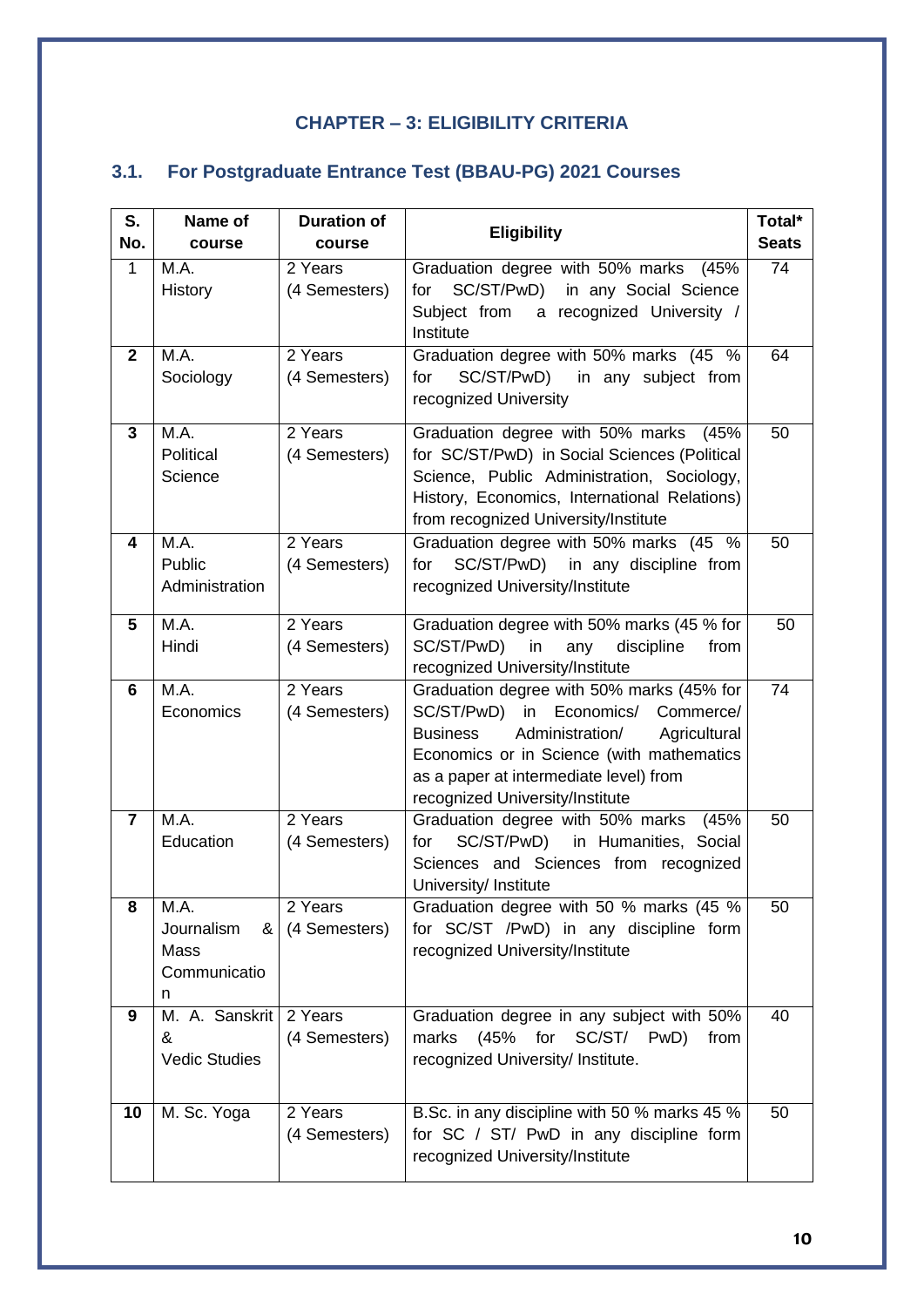| S.<br>No. | Name of<br>course                                           | <b>Duration of</b><br>course | <b>Eligibility</b>                                                                                                                                                                                                                                                                                                                    | Total*<br><b>Seats</b> |
|-----------|-------------------------------------------------------------|------------------------------|---------------------------------------------------------------------------------------------------------------------------------------------------------------------------------------------------------------------------------------------------------------------------------------------------------------------------------------|------------------------|
| 11        | M.Sc.<br>Environment al<br>Science                          | 2 Years<br>(4 Semesters)     | Graduate degree with 50% marks (45%<br>SC/ST/PwD)<br>in Agricultural/Life<br>for<br>/Home Science and their allied<br>Science<br>subject from<br>recognized<br>University/<br>Institute                                                                                                                                               | 38                     |
| 12        | M.Sc.<br>Biotechnology                                      | 2 Years<br>(4 Semesters)     | Graduation degree in any discipline<br>of<br>Sciences /Agricultural<br>Science<br>Life<br>or<br>allied<br>subjects like Biotechnology<br>other<br>/Microbiology/ Biochemistry with 50% marks<br>(45% for SC/ST/PwD) from a recognized<br>university/Institute                                                                         | 38                     |
| 13        | M.Sc.<br>Zoology                                            | 2 Years<br>(4 Semesters)     | Graduation degree with 50% marks (45%<br>for SC/ST/PwD) in Life Sciences / Zoology/<br>Animal Science/ Sericulture from recognized<br>University/Institute                                                                                                                                                                            | 58                     |
| 14        | M.Sc.<br>Human<br>Development &<br>Family<br><b>Studies</b> | 2 Years<br>(4 Semesters)     | B. Sc. in Home Science, Psychology and<br>allied fields with 50% marks (45% marks for<br>SC/ST/PwD candidates) from recognized<br>University/Institute                                                                                                                                                                                | 50                     |
| 15        | M.Sc.<br>Information<br>Technology                          | 2 Years<br>(4 Semesters)     | Graduation degree with 50% marks<br>(45%<br>SC/ST/PwD candidates) in Science with<br>for<br>Mathematics or BCA/ BIT/B.Sc. (Hons.) in<br>computer science/ Information Technology<br>with 50% marks (45%<br>for<br>SC/ST/PwD<br>candidates)<br>or above in<br>mathematics<br>University/<br>separately<br>from recognized<br>Institute | 50                     |
| 16        | M.Sc.<br>Chemistry                                          | 2 Years<br>(4 Semesters)     | B.Sc. Chemistry as main subject) with 50%<br>SC/ST/PwD)<br>(45%<br>for<br>from<br>marks<br>recognized University /Institute                                                                                                                                                                                                           | 80                     |
| 17        | M.Sc.<br>Physics                                            | 2 Years<br>(4 Semesters)     | B.Sc. with Physics as one of the main<br>subjects with 50% marks (45%<br>SC/<br>for<br>ST/PwD)<br>from<br>recognized<br>University/<br>Institute                                                                                                                                                                                      | 50                     |
| 18        | M.Sc.<br><b>Mathematics</b>                                 | 2 Years<br>(4 Semesters)     | Graduation degree with one of the main<br>subject as Mathematics with 50% marks<br>(45% for SC/ST/PwD)<br>from<br>recognized<br>university/Institute                                                                                                                                                                                  | 74                     |
| 19        | M.Sc.<br><b>Statistics</b>                                  | 2 Years<br>(4 Semesters)     | Graduation degree with Statistics as one of<br>the main subject with 50% marks (45% for<br>SC/ST/PwD candidates) from recognized<br>University/ Institution                                                                                                                                                                           | 50                     |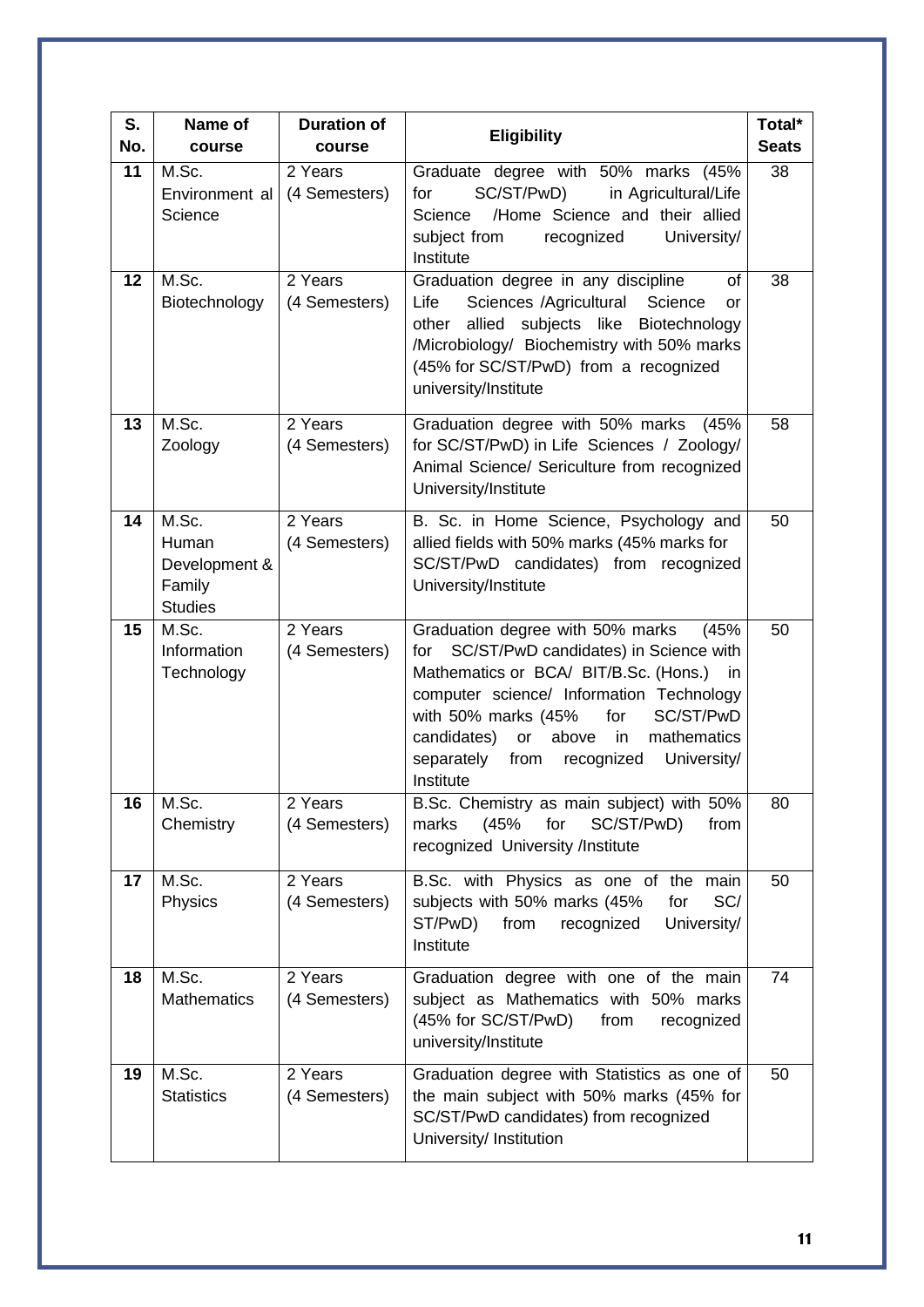| S.<br>No. | Name of<br>course                                                          | <b>Duration of</b><br>course | <b>Eligibility</b>                                                                                                                                                                                                                                                    | Total*<br><b>Seats</b> |
|-----------|----------------------------------------------------------------------------|------------------------------|-----------------------------------------------------------------------------------------------------------------------------------------------------------------------------------------------------------------------------------------------------------------------|------------------------|
| 20        | M.Sc. (Ag.)<br>Horticulture                                                | 2 Years<br>(4 Semesters)     | graduation<br>Four<br>degree<br>years<br>in<br>Agriculture/Horticulture/Floriculture with 60%<br>(50%<br>for<br>SC/ST/PwD)<br>marks<br>from<br>recognized University /Institution                                                                                     | 38                     |
| 21        | M.Sc.<br>Environment<br>al<br>Microbiology                                 | 2 Years<br>(4 Semesters)     | Graduation degree in any branch of Life<br>Sciences with 50% marks (45% for<br>SC/ST<br>/PwD) from recognized University/Institution                                                                                                                                  | 50                     |
| 22        | M.Sc.<br>Life<br>Science                                                   | 2 Years<br>(4 Semesters)     | Graduation degree in Life Sciences<br>Animal Science/Sericulture<br>Zoology/<br>with<br>50% marks (45% for SC/ST/PwD) from<br>recognized<br>University/Institution                                                                                                    | 50                     |
| 23        | M.Sc.<br>Food<br>&<br>Science<br>Technology                                | 2 Years<br>(4 Semesters)     | B.Sc.<br>in<br>Home<br>Science/B.Sc.<br>(ZBC)<br>(Zoology, Botany, and Chemistry)/ B. Sc. in<br>allied subjects<br>related to<br>other<br>Food<br>Sciences & Technology with 50% marks<br>for<br>SC/ST/PwD) from<br>(45% marks)<br>recognized University /Institution | 50                     |
| 24        | M.Sc. Food &<br>Nutrition                                                  | 2 Years<br>(4 Semesters)     | B.Sc. in Home Science/B.Sc. in other allied<br>subjects related to Food & nutrition with 50%<br>marks (45%<br>marks<br>SC/ST/PwD)<br>for<br>from recognized University/Institution                                                                                    | 50                     |
| 25        | M.Sc.<br>Food<br>Microbiology<br>and<br>Toxicology                         | 2 Years<br>(4 Semesters)     | Graduation degree with 50% marks<br>(45%<br>for SC/ST/PwD) from recognized University/<br>Institution                                                                                                                                                                 | 26                     |
| 26        | M.Sc.<br>Industrial<br>Microbiology                                        | 2 Years<br>(4 Semesters)     | Graduation degree in any branch of Life<br>Sciences with 50% (45% for SC/ST/PwD)<br>from recognized<br>University/Institution                                                                                                                                         | 26                     |
| 27        | Master<br>of<br>Library<br>&<br>Information<br><b>Sciences</b><br>(MLISc.) | 1 Year<br>(2 Semesters)      | B. Lib. Sc/ B. Lib. I Sc. With 50% marks (45%<br>SC/<br>ST/<br>for<br>PwD<br>candidates)<br>from<br>recognized University/Institution                                                                                                                                 | 38                     |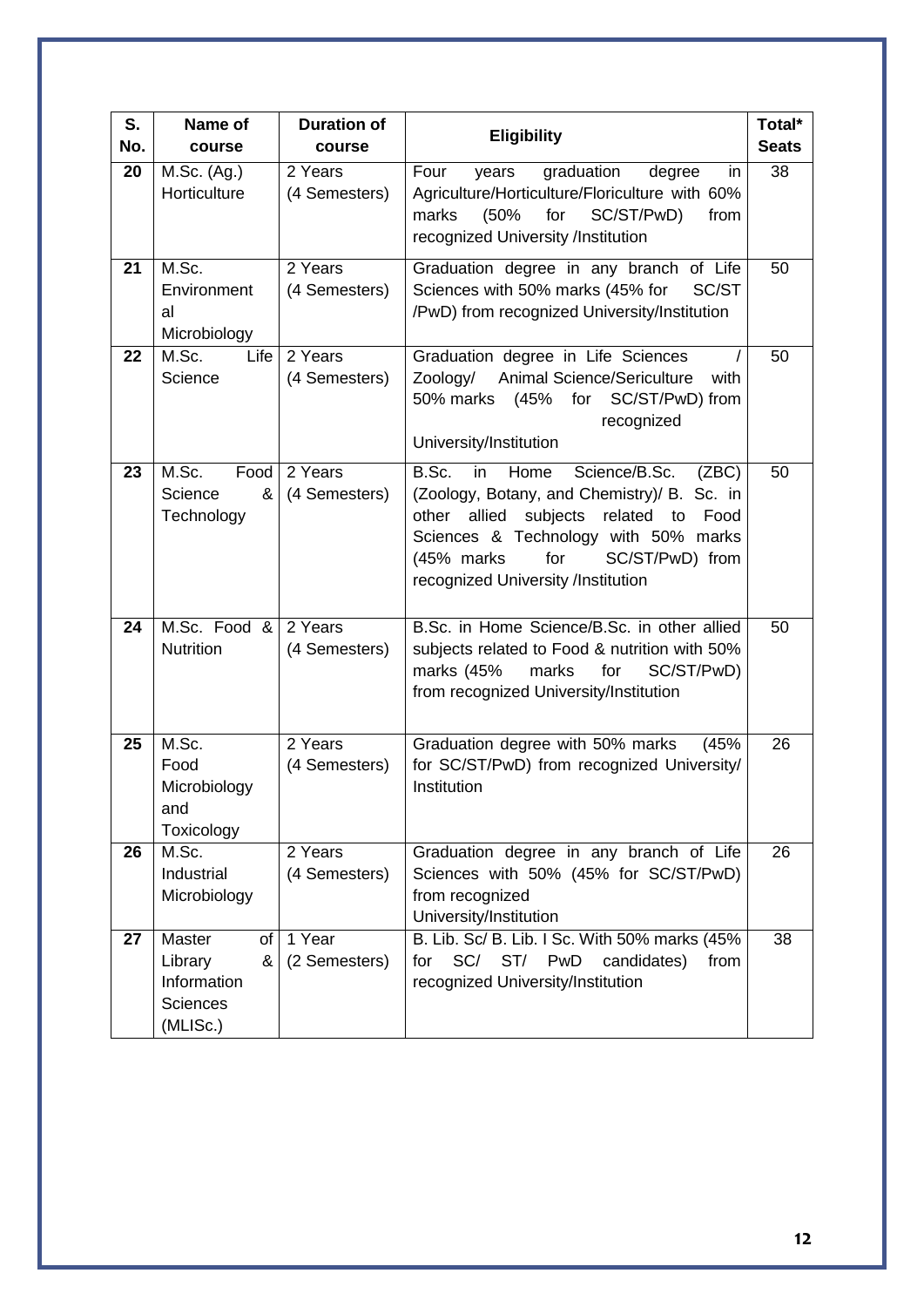| S.<br>No. | Name of<br>course                        | <b>Duration of</b><br>course | <b>Eligibility</b>                                                                                                                                                                                                                                                                                                                                                                                     | Total*<br><b>Seats</b> |
|-----------|------------------------------------------|------------------------------|--------------------------------------------------------------------------------------------------------------------------------------------------------------------------------------------------------------------------------------------------------------------------------------------------------------------------------------------------------------------------------------------------------|------------------------|
| 28        | M.C.A.                                   | 2 Years                      | Passed BCA/Bachelor Degree in Computer<br>Science Engineering or equivalent Degree<br>B.Sc./B.Com/B.A<br>OR<br>Passed<br>with<br>mathematics at 10+2 level or at graduation<br>level (with additional bridge Course as per<br>the norms of the concerned University).<br>Obtained at least 50% marks (45%<br>for<br>SC/ST/PwD) in the qualifying Examination<br>from recognized University/Institution | 50                     |
| 29        | M.Tech<br>Software<br>Engineering        | 2 Years<br>(4 Semesters)     | Degree in B.Tech./BE in CSE/IT/ Electronics<br>or equivalent degree/ M.Sc.<br>in<br>IT/CS/<br>Mathematics / Statistics or equivalent/ MCA,<br>50% marks (45% for SC/ST/PwD) from<br>recognized University/Institution.                                                                                                                                                                                 | 50                     |
| 30        | M.Tech<br>Computer<br>Science            | 2 Years<br>(4 Semesters)     | Master's<br>in<br>Degree<br><b>Computer Science</b><br>or Mathematics or Statistics or Operational<br>Research or in any branch of Science or<br>Degree<br>Bachelor's<br>in any branch of<br>Master's<br>Engineering<br>or<br>in<br>Computer<br>Application with at least 50% marks (45% for<br>SC/ST/PwD)<br>from<br>recognized<br>University/Institution.                                            | 38                     |
| 31        | <b>MBA</b><br>(Rural<br>Management)      | 2 Years<br>(4 Semesters)     | Graduation degree from any subject with<br>(45%<br>for<br>SC/ST/PwD<br>50%<br>marks<br>candidates) from<br>recognized<br>University/<br>Institution                                                                                                                                                                                                                                                    | 38                     |
| 32        | <b>MBA</b><br>(Marketing<br>Management)  | 2 Years<br>(4 Semesters)     | Graduation degree from any subject with<br>marks<br>(45%<br>for<br>SC/ST/PwD<br>50%<br>candidates) from recognized<br>University/<br>Institution                                                                                                                                                                                                                                                       | 38                     |
| 33        | (Human<br>MBA<br>Resource<br>Management) | 2 Years<br>(4 Semesters)     | Graduation degree from any subject with<br>marks<br>for<br>SC/ST/PwD<br>50%<br>(45%<br>candidates) from recognized<br>University/<br>Institution                                                                                                                                                                                                                                                       | 38                     |
| 34        | MBA (Finance<br>Management)              | 2 Years<br>(4 Semesters)     | Graduation degree from any subject with<br>50% marks (45% for SC/ST/PwD candidates)<br>from recognized University/Institution.                                                                                                                                                                                                                                                                         | 38                     |
| 35        | LL.M.<br>Human Right                     | 2 Years<br>(4 Semesters)     | Law Graduate Degree (Three & Five years<br>with<br>50%<br>marks<br>(45%<br>LL.B.)<br>for<br>SC/ST/PwD) from recognized University/                                                                                                                                                                                                                                                                     | 38                     |